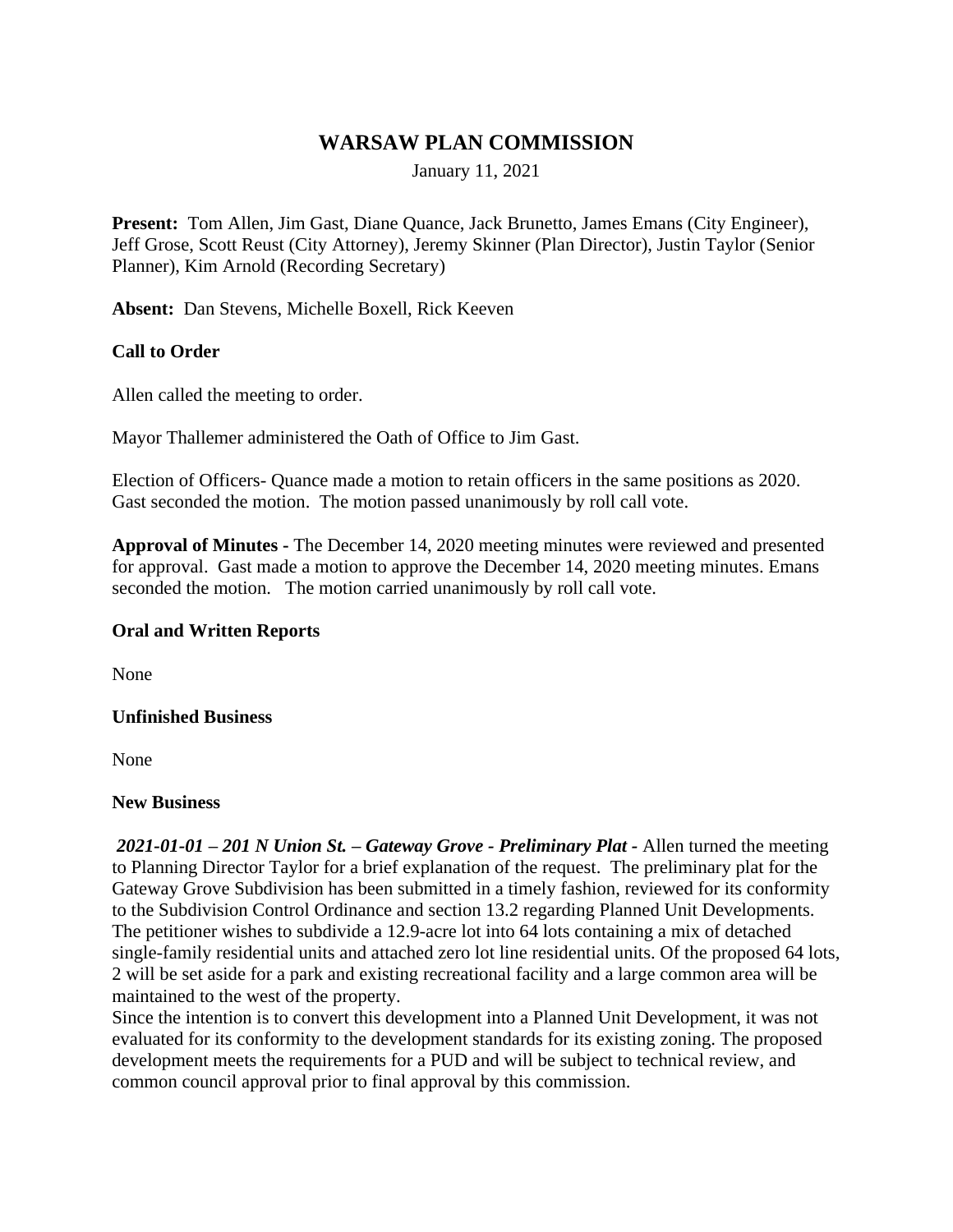13.2.2.General requirements for planned unit developments are as follows:

13.2.2.1.The tract proposed shall consist of one or more contiguous parcels of land comprising an area of four acres or more in size, unless the tract be bounded on all sides by public rights-of-way, public lands, watercourses, or less restrictive use districts, in which case it may be smaller than four acres.

13.2.2.2.The major use of the tract shall be residential, and may include singlefamily, two-family and multifamily dwellings and the usual accessory uses such as garages, storage space and community activities.

13.2.2.3.The tract may contain commercial and professional uses as an integral part of a residential development; but such uses shall be planned and gauged primarily for the service and convenience of residents of the planned development, and shall be authorized only to the extent that such uses are not available to the residents within a reasonable proximity.

13.2.2.4.Planned residential developments shall be designed to create environments of stable and desirable character; they must provide provisions for recreation space adequate to meet the needs of the anticipated population or as designated in the master plan.

13.2.2.5.The tract must be served directly by streets of appropriate size, function and capacity.

13.2.2.6.There shall be no minimum lot sizes, no minimum setbacks, no maximum lot coverage, no minimum lot widths and no height limitations. 13.2.2.7.All buildings shall be served by an adequate public sewer system, water supply and other utilities.

13.2.2.8.Street right-of-way and pavement widths, if approved by the plan commission, may be reduced; however, every dwelling unit and all other uses shall have access to a public street, court, walkway or other area dedicated to public use.

13.2.2.9.All parking lots, open spaces and other areas in common ownership shall be maintained properly by the developer, management or homeowners' association.

13.2.2.10.Provisions for open space, compensating for the reduced lot sizes, setbacks, etc., shall be made by the developer.

Proposed requirements for this PUD

- Front Setbacks: 10' Lots 1-25
	- 15' Lots 26-41
	- 8' Lots 42-62
- Rear Setback: 20' all lots
- Side Yard setbacks 5' on all single-family lots as shown
- Corner Side yard setbacks 5'-10' as shown

The following are the requirements for a R-2 District:

- 7,200 s.f. Minimum Lot Size
- Maximum Building Height 35'
- $\bullet$  Minimum setbacks of 25' front, 20' rear, 6' side
- 50% Maximum lot coverage

The following are the requirements for a R-3 District: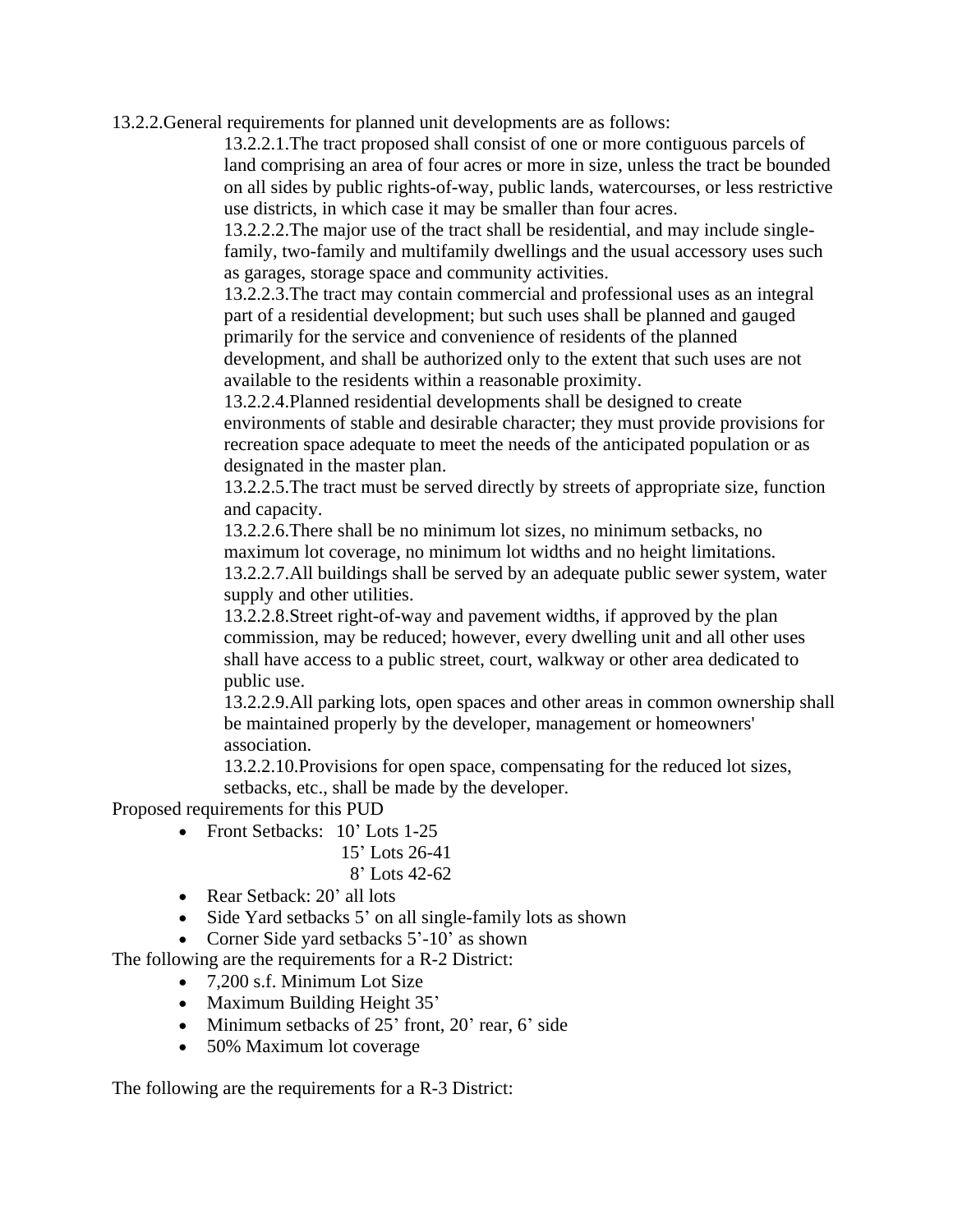- 6,000 s.f. Minimum Lot Size
- Maximum Building Height 35'
- $\bullet$  Minimum setbacks of 25' front, 15' rear, 5' side
- 65% Maximum lot coverage

Taylor recommended the Plan Commission grant preliminary approval for the Gateway Grove Subdivision. Members discussed several questions with Taylor before opening the meeting to the public.

Allen opened the meeting to any person wishing to speak in favor or against the petition for the Public Hearing portion of the meeting. Tina and Robert Hay of 724 W. Center St. expressed concerns about the location of the sewer line and the potential of construction blocking access to their driveway. City Engineer Emans stated the development should not have an impact on any structure. He stated the final design for the development is not required at this point. The Hays' wish to make sure they will not lose access to their property. Tim Saylor, of Innovative Communities, representing Groninger Group, LLC gave a slide show presentation. John Mauk, neighbor, asked for a paper copy of the presentation. Tina Hay expressed concern about the sewer line again. No other person texted or called in to make comment. Allen closed the meeting to the public. Motion was made by Quance to approve *2021-01-01 – 201 N Union St. – Gateway Grove - Preliminary Plat.* Brunetto seconded the motion. The motion passed unanimously by roll call vote.

*Recommendation for PUD Ordinance 2021-02-01-* Allen turned the meeting to Planning Director Taylor for a brief explanation**.** The petitioner for the Gateway Grove Subdivision is seeking a favorable recommendation from the Plan Commission to establish a residential Planned Unit Development (PUD) on a 12.9-acre parcel located at 201 N Union St. The PUD is necessary to accommodate the desired density for this development. The petitioner wishes to subdivide a 12.9-acre lot into 64 lots containing a mix of detached single-family residential units and attached zero lot line residential units. Of the proposed 64 lots, 2 will be set aside for a park and existing recreational facility and a large common area will be maintained to the west of the property.

13.2.2.General requirements for planned unit developments are as follows:

13.2.2.1.The tract proposed shall consist of one or more contiguous parcels of land comprising an area of four acres or more in size, unless the tract is bounded on all sides by public rights-of-way, public lands, watercourses, or less restrictive use districts, in which case it may be smaller than four acres.

13.2.2.2.The major use of the tract shall be residential, and may include singlefamily, two-family and multifamily dwellings and the usual accessory uses such as garages, storage space and community activities.

13.2.2.3.The tract may contain commercial and professional uses as an integral part of a residential development; but such uses shall be planned and gauged primarily for the service and convenience of residents of the planned development, and shall be authorized only to the extent that such uses are not available to the residents within a reasonable proximity.

13.2.2.4.Planned residential developments shall be designed to create environments of stable and desirable character; they must provide provisions for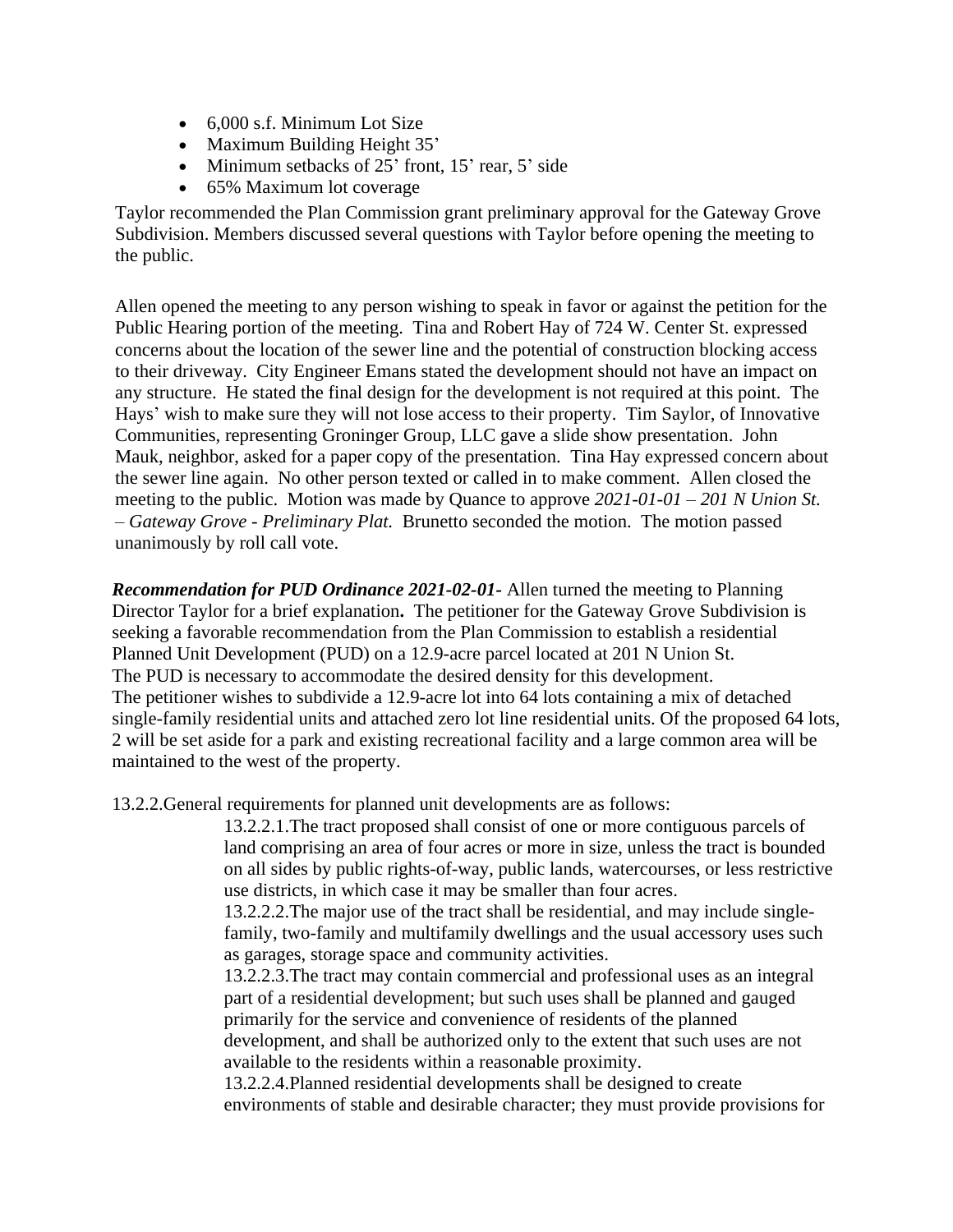recreation space adequate to meet the needs of the anticipated population or as designated in the master plan.

13.2.2.5.The tract must be served directly by streets of appropriate size, function and capacity.

13.2.2.6.There shall be no minimum lot sizes, no minimum setbacks, no maximum lot coverage, no minimum lot widths and no height limitations. 13.2.2.7.All buildings shall be served by an adequate public sewer system, water supply and other utilities.

13.2.2.8.Street right-of-way and pavement widths, if approved by the plan commission, may be reduced; however, every dwelling unit and all other uses shall have access to a public street, court, walkway or other area dedicated to public use.

13.2.2.9.All parking lots, open spaces and other areas in common ownership shall be maintained properly by the developer, management or homeowners' association.

13.2.2.10.Provisions for open space, compensating for the reduced lot sizes, setbacks, etc., shall be made by the developer.

The Plan Commission must make one of the following three recommendations to the Common Council: favorable, unfavorable, or no recommendation. Furthermore, the Plan Commission should then decide on one of the following two statements:

- 1) All development requirements are in detail terms and the PUD ordinance is eligible for final approval
- 2) All development requirements are in general terms and the PUD ordinance requires Secondary Review approval by the Common Council or Plan Commission

Taylor recommended that the Plan Commission give a favorable recommendation for the Gateway Grove Subdivision in general terms to the Common Council, where the PUD ordinance will be considered. Discussion followed. Taylor explained this process makes it easier because they won't have to go to BZA repeatedly for every lot or segment. Allen took roll call vote and the recommendation of favorable with general terms and the PUD ordinance requires secondary review approval by the Common Council or Plan Commission.

## **OTHER MATTERS THAT MAY COME BEFORE THE BOARD**

The next regularly scheduled meeting will be February 08, 2021 at 7:00 p.m.

### **Adjourn-**

With no further business to come before the Commission, Quance made a motion for the adjournment of the meeting. Gast seconded the motion. The motion passed unanimously by roll call vote.